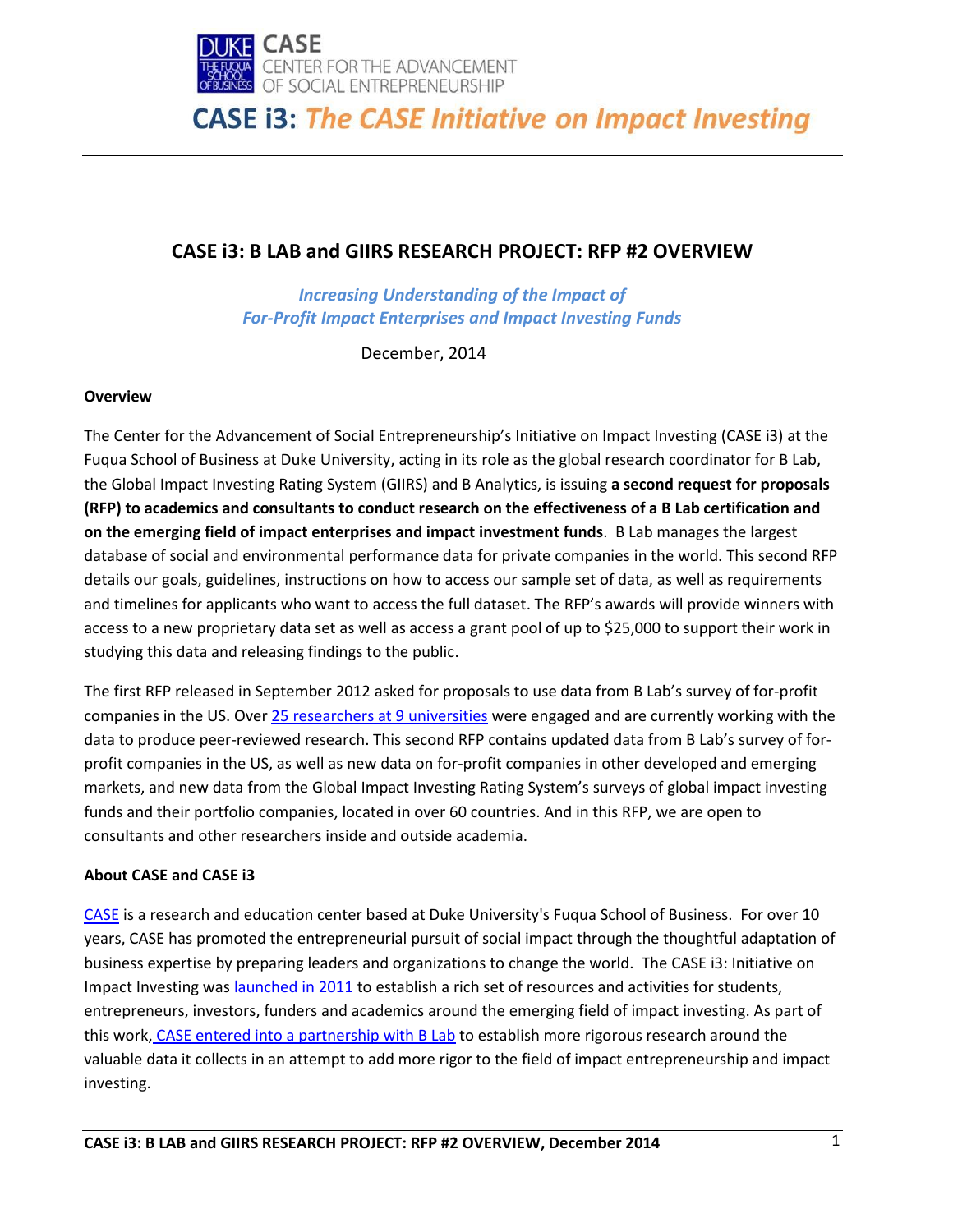

#### **About B Lab**

[B Lab](http://www.bcorporation.net/) is a non-profit organization dedicated to using the power of business to address the world's most pressing challenges. B Lab drives systemic change through three interrelated initiatives:

- 1. Building a community of Certified B Corporations to make it easier to tell the difference between "good companies" and just good marketing
- 2. Accelerating the growth of the impact investing asset class through use of GIIRS Ratings & the B Analytics platform by institutional investors
- 3. Promoting legislation creating a new corporate form, the benefit corporation, that meets higher standards of purpose, accountability and transparency.

This RFP relates to (1) B Corporation certification and (2) GIIRS ratings activities of B Lab.

(1) B Lab certifies privately-held impact businesses as B Corporations, a process which requires the company to document its social and/or environmental practices and intentions around impact to their customers and other stakeholders by achieving a threshold score on an annual B Impact Assessment. Once they pass the threshold, they are eligible to [become a B Corp.](http://www.bcorporation.net/become-a-b-Corp) As of July 2014, there were over 1000 [certified B Corporations](http://www.bcorporation.net/community) across 60 industries and 30 countries. Another several thousand companies have taken the B Impact Assessment but have not become certified. These 2 groups form the datasets we are creating access to at this time: survey data from a portion of certified B Corporations and a portion of B Impact Assessment Completers. More detail on these datasets is below.

For further background on B Corporations, see:

[What are B Corps?](http://www.bcorporation.net/what-are-b-corps) [Why B Corps Matter](http://www.bcorporation.net/what-are-b-corps/why-b-corps-matter) [Why Become a B Corp?](http://www.bcorporation.net/become-a-b-corp/why-become-a-b-corp) [How to Become a B Corp](http://www.bcorporation.net/become-a-b-corp/how-to-become-a-b-corp) [Performance Requirements](http://www.bcorporation.net/become-a-b-corp/how-to-become-a-b-corp/performance-requirements)

(2) B Lab also runs the Global Impact Investing Rating System (GIIRS) and B Analytics. GIIRS Ratings are rigorous, comprehensive, and comparable ratings of a company's or a fund's social and environmental impact. As of July 2014, over 1400 companies and 80 funds in 61 Countries have been GIIRS rated. The GIIRS Rating is powered by the B Impact Assessment and measures the overall impact of a business or fund on all of its stakeholders. [A GIIRS Company Rating](http://b-analytics.net/get-started/companies) is based on an assessment of the company's impact models and its operations. The impact model portion of the assessment recognizes business models that are specifically designed to solve social or environmental problems through company products or services, target customers, value chain, ownership, or operations. The impact operations portion of the assessment evaluates the impact of the business in how it operates; this is sometimes referred to as ESG, or Environmental, Social and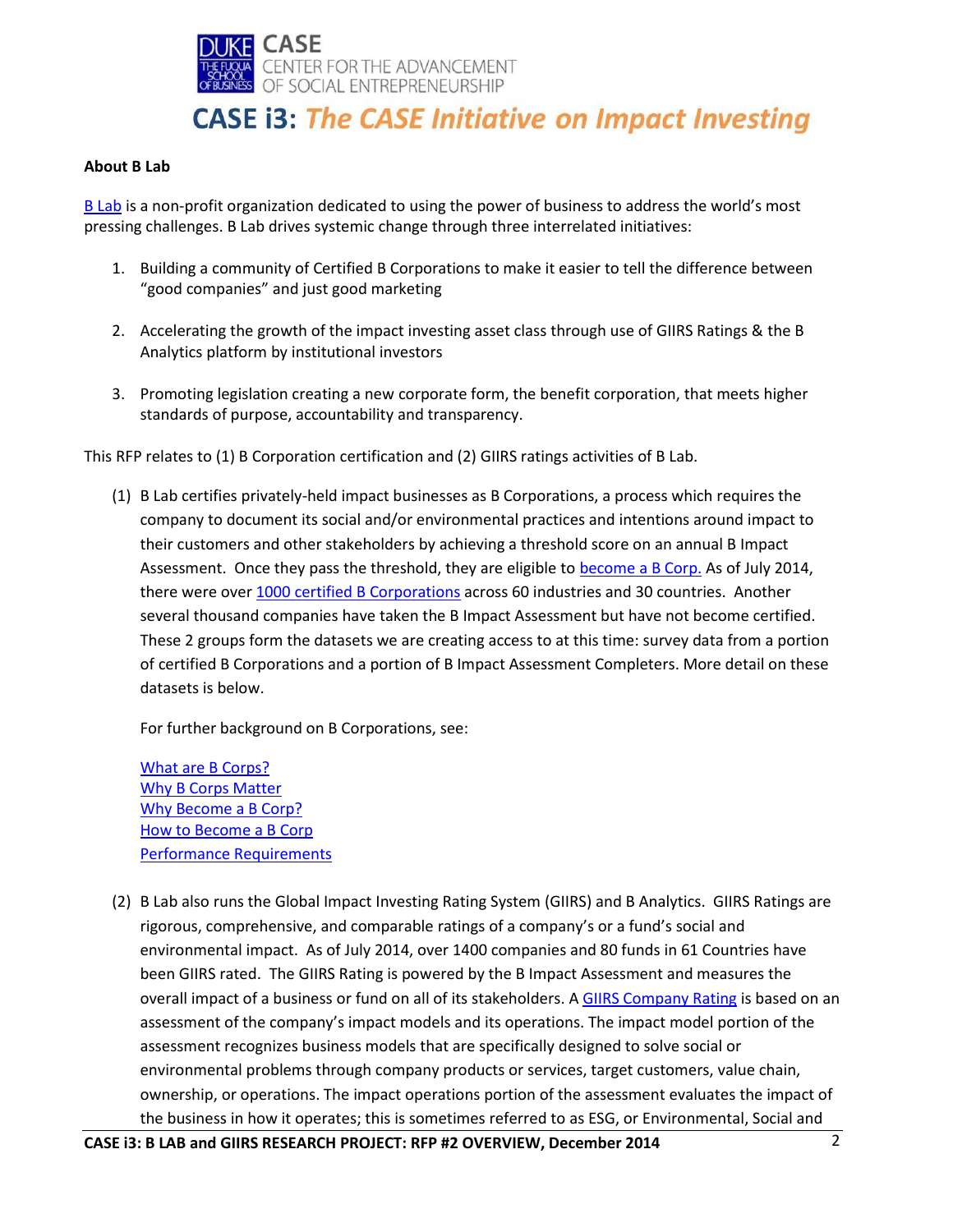

Governance practices. A [GIIRS Fund Rating](http://b-analytics.net/get-started/fund-managers) is comprised of two elements, the aggregation of the scores of the companies in the fund's portfolio, and the score from a Fund Manager Assessment. The B Analytics Platform is a subscription-based online tool that permits funds and fund investors to access and analyze the data collected by GIIRS and B Lab and benchmark their portfolio within the context of other like funds and companies. The data from B Analytics is being made available for research purposes through this RFP.

For further background on GIIRS, see:

[GIIRS Ratings](http://b-analytics.net/giirs-ratings) [Fund Rating Methodology](http://b-analytics.net/products/giirs-ratings/fund-ratings-methodology) [Company Rating Methodology](http://b-analytics.net/products/giirs-ratings/company-ratings-methodology) **[B Analytics](http://b-analytics.net/)** 

### **Why Not Just Provide the Data to Everyone?**

B Lab has a contractual relationship with certified B Corporations and GIIRS-rated companies and funds where B Lab promises to protect proprietary information regarding their individual question answers in the B Impact Assessment. B Lab publicly reports scores only in the aggregate, but obviously researchers need question level data. Given the initial data collection and some unique attributes of the survey, which cause many variables in the data to be answered by very small sample sizes, B Lab wanted an intermediary to work to customize data requests to maximize data privacy. In addition, B Lab staff do not have expertise in academic studies nor the bandwidth to handle and evaluate all inquiries for data that come to them. Thus, B Lab asked for help and the Rockefeller Foundation, which as a major funder of B Lab is also interested in engaging researchers to test effectiveness of the certification and ratings, engaged CASE to serve as filter for the first several years of this project. After the initial project period, we expect the data pool to grow, and thus the privacy concerns to lessen, and the B Lab software platform to become able to assign views at different disclosure levels and allow researchers to access data through a subscription to B Analytics. From September 2012 through June 2015, however, **every request for academic and research use of company or question-level data from B Lab and GIIRS (outside of GIIRS Analytics subscribers) needs to go through the CASE i3 B Lab and GIIRS Research Project** for review and ultimate approval by a multi-member advisory council established to review and approve data requests. We prefer to handle requests through scheduled and coordinated RFPs, which allows us to help researchers understand the data sample of the moment and how best to use it, and make coordinated decisions about the strongest interactions among pools of projects.

### **Getting Prepared**

To prepare yourself to answer the RFP, you should:

1. Review this document, the **CASE i3: B LAB and GIIRS Research Project: RFP #2 Overview** in its entirety. This explains the structure of the RFP, application guidelines, dates and timelines.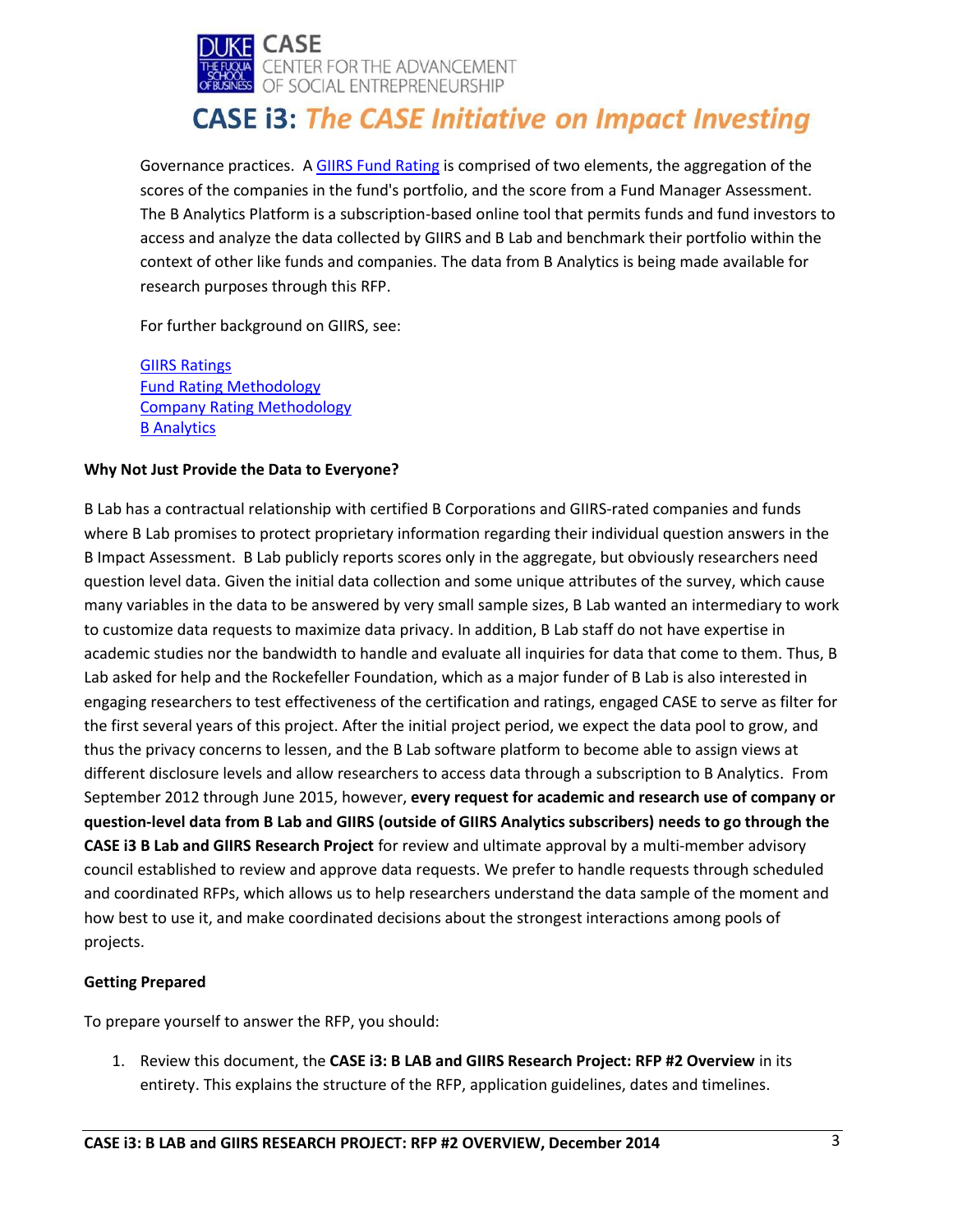

- 2. Review the **[Researcher Webinar Video](https://docs.google.com/open?id=0B5KlCKe7MjaLMjkxZjVhMDgtN2E2ZS00MWUyLWE4ODAtNGZhZTdjMjVjY2Yy&authkey=CNe0grkC)** we taped in spring 2011. It covers how the surveys work, how they version, and how the B Corporation Survey actually contains multiple and overlapping surveys.
- 3. Join the **[B Lab and GIIRS Research Google Group.](https://groups.google.com/d/forum/blab-and-giirs-research)** All documents we create will be distributed to all members of the list and the list website will serve as an archive for materials that can be consulted later. In addition, the group can email each other or us with questions and all members can view answers. If you want to stay informed, please join the group. We will not keep track of individual requests for information outside of the group. As of December 4, 2014, there were 174 group members.
- 4. Review the **[Guide to BLAB COMPANY data RFP2](http://sites.duke.edu/casei3/files/2014/12/Guide-to-BLAB-COMPANY-data-RFP2.pdf)** document. This is the code book for the company data.
- 5. Review the **[Guide to BLAB FUND data RFP2](http://sites.duke.edu/casei3/files/2014/12/Guide-to-BLAB-FUND-data-RFP2.pdf)** document. This is the code book for the GIIRS fund data.
- 6. Review the **[Sample BLAB COMPANY data\\_RFP2.xls](http://sites.duke.edu/casei3/files/2014/12/Sample-BLAB-Company-Data_-RFP2.xlsx)** file. This is the dummy data file relating to B Corp data. For the purposes of the RFP, we have truncated and modified selected data for the full set. But the field names and types of data are complete. You can use this data to decide what pieces of the data set you want to use and make a case for the kinds of questions you want to answer with our fuller set.
- 7. Review the **SAMPLE GIIRS FUND data RFP2.xls** file. This is the dummy data file relating to GIIRS data. For the purposes of the RFP, we have truncated and modified selected data for the full set. But the field names and types of data are complete. You can use this data to decide what pieces of the data set you want to use and make a case for the kinds of questions you want to answer with our fuller set.
- 8. The **B Corp [Index Report](http://www.bcorporation.net/sites/all/themes/adaptivetheme/bcorp/pdfs/bcorp_index.pdf)** from B Lab. This is a report of the effort B Lab has put in to date to develop its own comparable data.
- 9. If you are interested, we also have **full PDF versions of what the surveys looked like** for respondents in version 3 of the B Impact Assessment survey. The survey content changes according to
	- whether the company is based in a developed or emerging market
	- $\bullet$  the number of full-time employees (0, 1-9, 10-49, 50-249, 250+)
	- whether the companies operate in the service, manufacturing, wholesale/retail, or agriculture sector

Therefore, we have 35 different versions of the survey. Links to the version 3 assessment PDFs are here:

| Developed      | 0 employees                                                                        | 1-9 employees                                                                             | 10-49 employees                                                                         | 50-249 employees                                                                          | 250+ employees                                                                                |
|----------------|------------------------------------------------------------------------------------|-------------------------------------------------------------------------------------------|-----------------------------------------------------------------------------------------|-------------------------------------------------------------------------------------------|-----------------------------------------------------------------------------------------------|
| <b>Markets</b> |                                                                                    |                                                                                           |                                                                                         |                                                                                           |                                                                                               |
| Manufacturing  | http://sites.duke.edu/<br>casei3/files/2014/10/<br>DM 0-emp -<br>Manufacturing.pdf | http://sites.duke.edu/<br>casei3/files/2014/10/D<br>$M$ 1-9-<br>emp Manufacturing.p<br>df | http://sites.duke.edu/cas<br>ei3/files/2014/10/DM 10<br>$-49-$<br>emp Manufacturing.pdf | http://sites.duke.edu/case<br>i3/files/2014/10/DM 50-<br>$249 -$<br>emp Manufacturing.pdf | http://sites.duke.edu/c<br>asei3/files/2014/12/V3-<br><b>DM-Manufacturing-</b><br>$250 - pdf$ |
| <b>Service</b> | http://sites.duke.edu/<br>casei3/files/2014/10/                                    | http://sites.duke.edu/<br>casei3/files/2014/10/D                                          | http://sites.duke.edu/cas<br>ei3/files/2014/10/DM 10                                    | http://sites.duke.edu/case<br>i3/files/2014/10/DM 50-                                     | http://sites.duke.edu/c<br>asei3/files/2014/12/V3-                                            |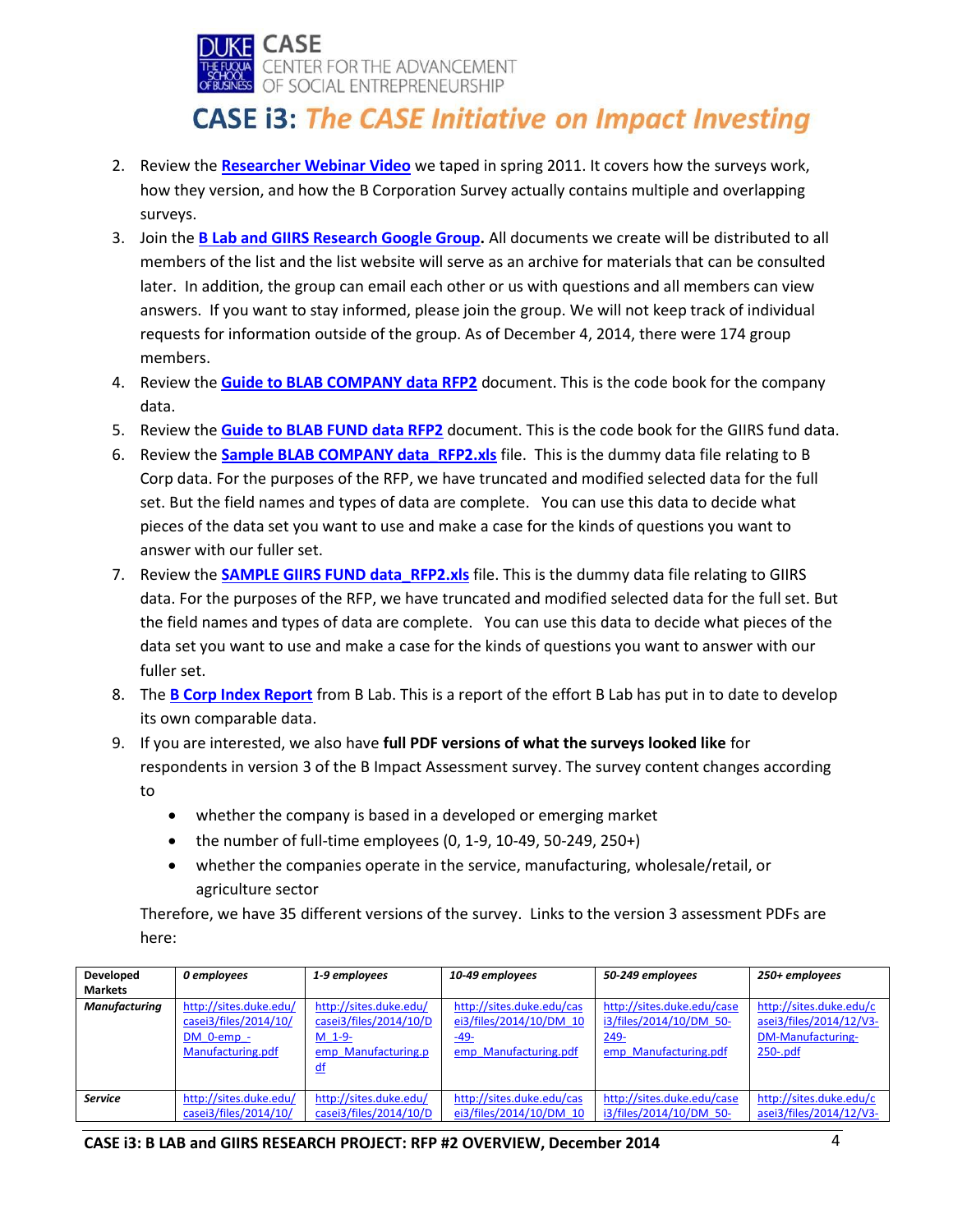

|                      | DM 0-<br>emp Service.pdf                                                                 | $M$ 1-9-<br>emp Service.pdf                                                                  | -49-emp Service.pdf                                                                      | 249-emp Service.pdf                                                                       | DM-Service-250-.pdf                                                                       |
|----------------------|------------------------------------------------------------------------------------------|----------------------------------------------------------------------------------------------|------------------------------------------------------------------------------------------|-------------------------------------------------------------------------------------------|-------------------------------------------------------------------------------------------|
| Wholesale<br>/Retail | http://sites.duke.edu/<br>casei3/files/2014/10/<br>DM 0-<br>emp Wholesale-<br>Retail.pdf | http://sites.duke.edu/<br>casei3/files/2014/10/D<br>$M$ 1-9-<br>emp Wholesale-<br>Retail.pdf | http://sites.duke.edu/cas<br>ei3/files/2014/10/DM 10<br>-49-emp Wholesale-<br>Retail.pdf | http://sites.duke.edu/case<br>i3/files/2014/10/DM 50-<br>249-emp Wholesale-<br>Retail.pdf | http://sites.duke.edu/c<br>asei3/files/2014/12/V3-<br>DM-Wholesale-Retail-<br>$250 - pdf$ |

| <b>Emerging</b><br><b>Markets</b> | 0 employees                                                                                  | 1-9 employees                                                                                   | 10-49 employees                                                                             | 50-249 employees                                                                          | 250+ employees                                                                                   |
|-----------------------------------|----------------------------------------------------------------------------------------------|-------------------------------------------------------------------------------------------------|---------------------------------------------------------------------------------------------|-------------------------------------------------------------------------------------------|--------------------------------------------------------------------------------------------------|
| <b>Agriculture</b>                | http://sites.duke.edu/<br>casei3/files/2014/10/<br>EM 0-<br>emp Agriculture-<br>Growers.pdf  | http://sites.duke.edu/<br>casei3/files/2014/10/E<br>$M$ 1-9-<br>emp Agriculture-<br>Growers.pdf | http://sites.duke.edu/cas<br>ei3/files/2014/10/EM 10-<br>49-emp Agriculture-<br>Growers.pdf | https://sites.duke.edu/cas<br>ei3/wp<br>admin/post.php?post=190<br>4&action=edit          | http://sites.duke.edu/c<br>asei3/files/2014/12/V3-<br><b>EM-Agriculture-</b><br>Growers-250-.pdf |
| <b>Manufacturing</b>              | http://sites.duke.edu/<br>casei3/files/2014/10/<br><b>EM 0-</b><br>emp Manufacturing.<br>pdf | http://sites.duke.edu/<br>casei3/files/2014/10/E<br>$M$ 1-9-<br>emp Manufacturing.p<br>df       | http://sites.duke.edu/cas<br>ei3/files/2014/10/EM 10-<br>49-<br>emp Manufacturing.pdf       | http://sites.duke.edu/case<br>i3/files/2014/10/EM 50-<br>249-<br>emp Manufacturing.pdf    | http://sites.duke.edu/c<br>asei3/files/2014/12/V3-<br><b>EM-Manufacturing-250-</b><br>.pdf       |
| <b>Service</b>                    | http://sites.duke.edu/<br>casei3/files/2014/10/<br>EM 0-<br>emp Service.pdf                  | http://sites.duke.edu/<br>casei3/files/2014/10/E<br>$M$ 1-9-<br>emp Service.pdf                 | http://sites.duke.edu/cas<br>ei3/files/2014/10/EM 10-<br>49-emp Service.pdf                 | http://sites.duke.edu/case<br>i3/files/2014/10/EM 50-<br>249-emp Service.pdf              | http://sites.duke.edu/c<br>asei3/files/2014/12/V3-<br>EM-Service-250-.pdf                        |
| Wholesale<br>/Retail              | http://sites.duke.edu/<br>casei3/files/2014/10/<br>EM 0-<br>emp Wholesale-<br>Retail.pdf     | http://sites.duke.edu/<br>casei3/files/2014/10/E<br>M 1-9-<br>emp Wholesale-<br>Retail.pdf      | http://sites.duke.edu/cas<br>ei3/files/2014/10/EM 10-<br>49-emp Wholesale-<br>Retail.pdf    | http://sites.duke.edu/case<br>i3/files/2014/10/EM 50-<br>249-emp Wholesale-<br>Retail.pdf | http://sites.duke.edu/c<br>asei3/files/2014/12/V3-<br><b>EM-Wholesale-Retail-</b><br>$250 - pdf$ |

### **RFP #2: Goals**

The first RFP focused on two kinds of studies, comparative studies and segmentation. There are three parts to RFP #2:

**Part 1. Comparative Studies on B Survey Data.** The main goal of this part is to understand if and/or how a B Lab certification alters the performance of a business and/ or represents a valuable, credible differential signal about the social performance of a business. In other words, do B Corporations really create better impact than other companies? To do this, a sound comparable group needs to be developed so that B Corporations and B Lab can make accurate claims about their successes compared to other businesses. We welcome your creativity in designing a study that will answer this question effectively and efficiently.

B Lab has worked to create its own internal comparison set. The first set of data we call "certified B Corporations" contains responses by companies who are certified B Corporations. The second set we call "completers," and contains responses of companies who filled in 75% or more of the online B Corporation

**CASE i3: B LAB and GIIRS RESEARCH PROJECT: RFP #2 OVERVIEW, December 2014** 5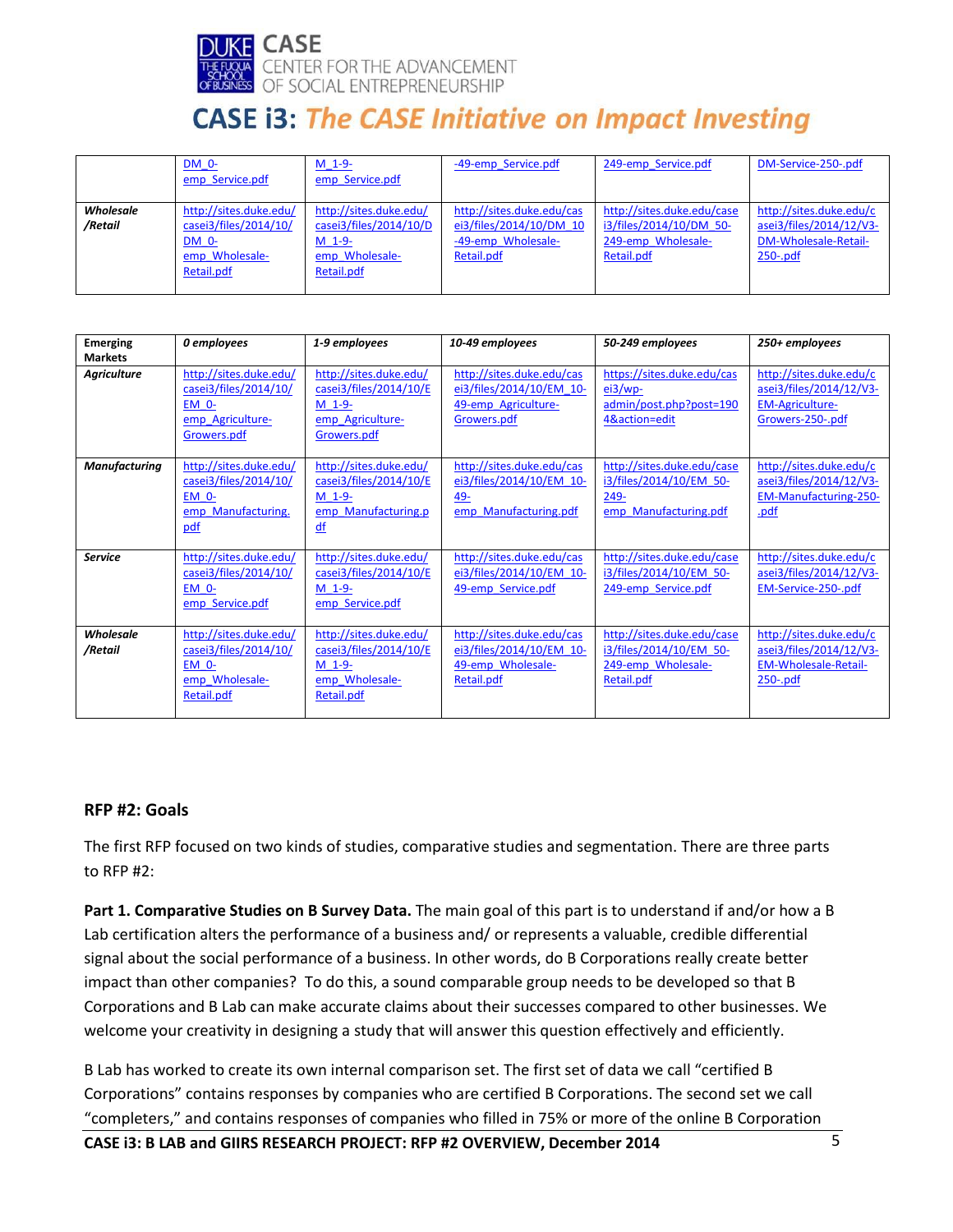

Survey, between July 2011 and December 2013, but did not become certified B Corporations. The data set we are sharing contains both sets.

**Part 2. Longitudinal Trends in Certified B Corporation Data.** Another goal of the current RFP is to explore patterns, correlations and trends internal to the datasets for certified B Corporations. This is the first time we are releasing data from 2 sequential versions of the B Corp Survey, versions 2 and 3. [\(Click here](http://sites.duke.edu/casei3/files/2014/12/CASE_BLAB_RFP1-1.pdf) to open RFP #1 Overview, including links to sample data from version 2 of the assessment.) This means there is a subset of companies who have filled out the survey twice as they recertified after the 2-year limit for their certification. For example, we are interested in learning:

- Do B Corps make significant improvements in impact over time? Which kinds of impact are most likely to improve, which stay the same, which might decrease? Which stakeholders benefit the most from working with a recertified B Corporation?
- What impact segments, industry areas or other subgroups found in the data seem to be most correlated with strong impact or financial performance? Have these changed over time?
- Which companies are most likely to recertify? What clustering patterns emerge that can predict how new companies within specific industries or within specific impact areas might score on the assessment going forward? (For example, does a company scoring well in green building indicate likelihood that the company will score well in other environmental areas?) Which companies are most likely to drop out? How relevant is scoring of the overall survey or internal weightings of the individual or clusters of survey questions to this decision?
- What other interesting hypotheses or conclusions can be drawn from this longitudinal dataset about the intentions, business performance of B Corporations, strengths and weaknesses of the survey, or ability for the survey to differentiate the ultimate impact and influence of B Corporations?
- What data fields could be added to this database going forward that would most help ongoing research?

**Part 3: Exploring and Segmenting the GIIRS Data.** We are also releasing for the first time a dataset that includes information on all GIIRS rated funds rated under version 3 of the GIIRS survey. The fund data includes more financial information than B Corp company data does, since there are fields about amount of investment, proportion of company bought, etc. Some of the questions we hope researchers might explore using this new data and building other data to work with as well:

- Do GIIRS-rated impact investors create more social impact than other investors? With what kinds of comparable data sets could they be compared?
- Are there demonstrable benefits of being GIIRS-rated for impact investors? Does the level of rating matter or just being rated at all?
- What, if any, correlation is there between social impact and financial performance for GIIRS-rated funds and companies?
- Do B Corporations and GIIRS-rated companies successfully maintain their impact through exits and liquidity events? How? If not, why not?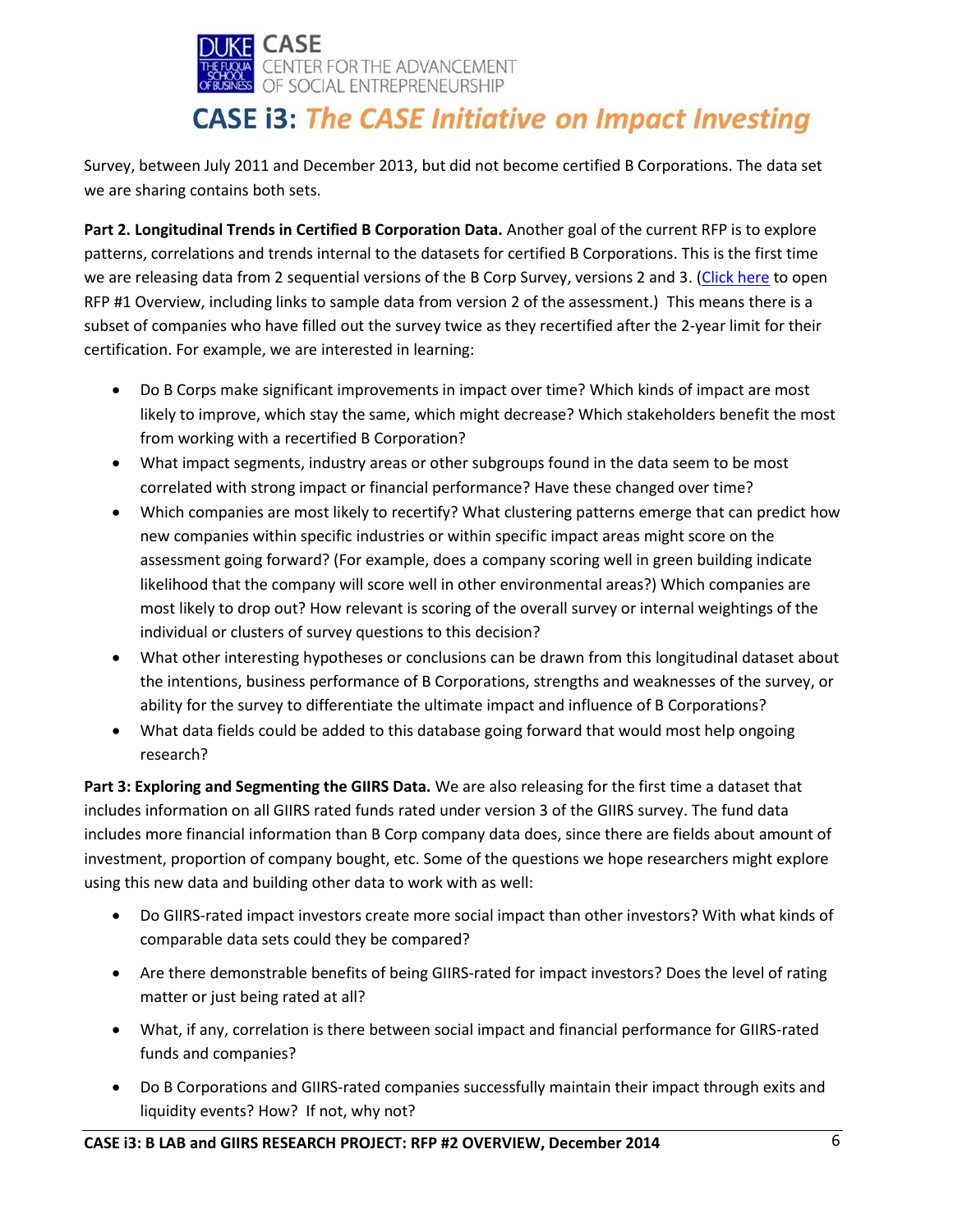

Note: While these are the main goals of RFP #2, CASE and B Lab are open to new ideas and other important questions that can be answered with this data set that will help advance the field of impact businesses and impact entrepreneurship. We welcome creativity and hope to be able to consider a broad diversity of domain expertise and research questions as part of the RFP.

#### **Review process**

We have created a review committee composed of staff from B Lab, CASE, The Rockefeller Foundation and selected outside disinterested parties. This Advisory Review Board will review the recommendations of CASE i3 staff and make final recommendations about which requests will be granted data and/or grant funds. Please note: recipients of data will not necessarily receive grant funds they request. The project reserves the right to grant no funds and share no data during this process if the proposals are not judged appropriate; or grant one without the other. Finally, these decisions are in the sole discretion of the Advisory Review Board. Further, there may be suggestions, or comments made back to RFP applicants in order to come to a final proposal that the Advisory Review Board approves.

### **Grant Pool**

There is a total grant pool of \$25,000 available for research proposals. Decisions will be made on a case-bycase basis about how much money if any will be granted to each proposal. Grants will be made by check by our affiliate partner, the nonprofit SJF Institute.

### **Qualifications**

Applicants must be researchers or consultants, either academic or private. They can be from consulting firms, private or public universities or other corporations or nonprofit organizations. Neither grants funds nor data requests will be granted to individuals. On a case-by-case basis, CASE and/or B Lab may request that researchers sign non-disclosure agreements on portions or all of the data.

#### **Data available**

The researchers selected will receive access to parts of the B Lab database that are needed to answer the research questions posed. For a sense of what the database includes, we are including a sample database that describes the fields available and has dummy, truncated data for those fields. If researchers want access to other kinds of data or information from B Lab, their proposal should include detailed requests for that information. Decisions about what additional data to assemble or share will be made on a case-by-case basis.

### **Timeline and Deliverables**